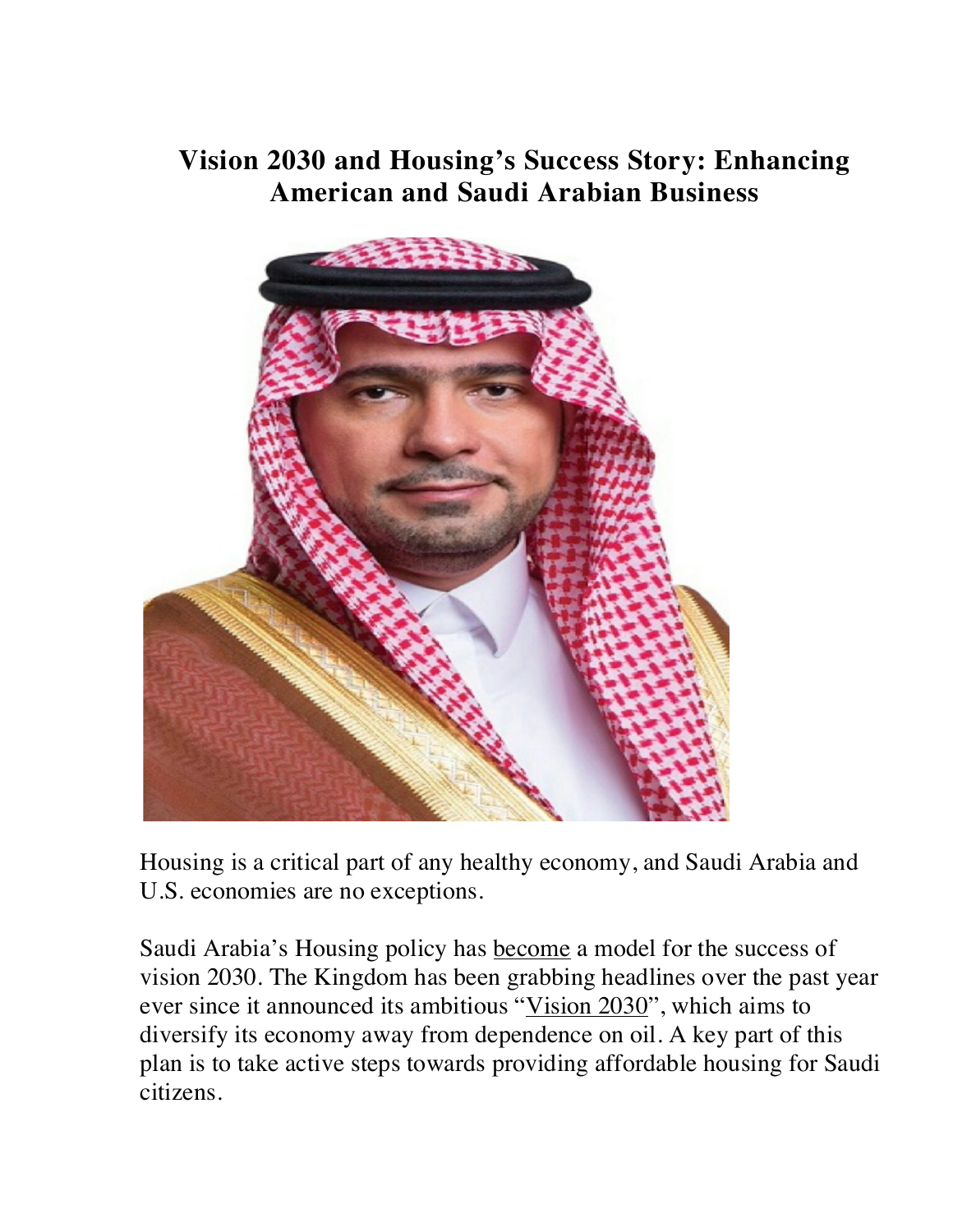The Saudi Minister of Housing, Majed Al-Hogail has worked with great efforts in order to efficiently and successfully implement the affordable housing initiative of Vision 2030. One of the biggest categories in the Vision 2030 budget is the housing initiative. Al-Hogail is focusing tirelessly to address a housing shortage amongst the Kingdom's population.

Al-Hogail, previously met with U.S. Secretary of Housing and Urban Development, Ben Carson. Discussions in the meeting revolved primarily on partnerships that will confront housing challenges on both sides of the Atlantic.



Recently, a well-attended event titled "Vision 2030: Enhancing American and Saudi Arabian Business and Investment Dynamics", which was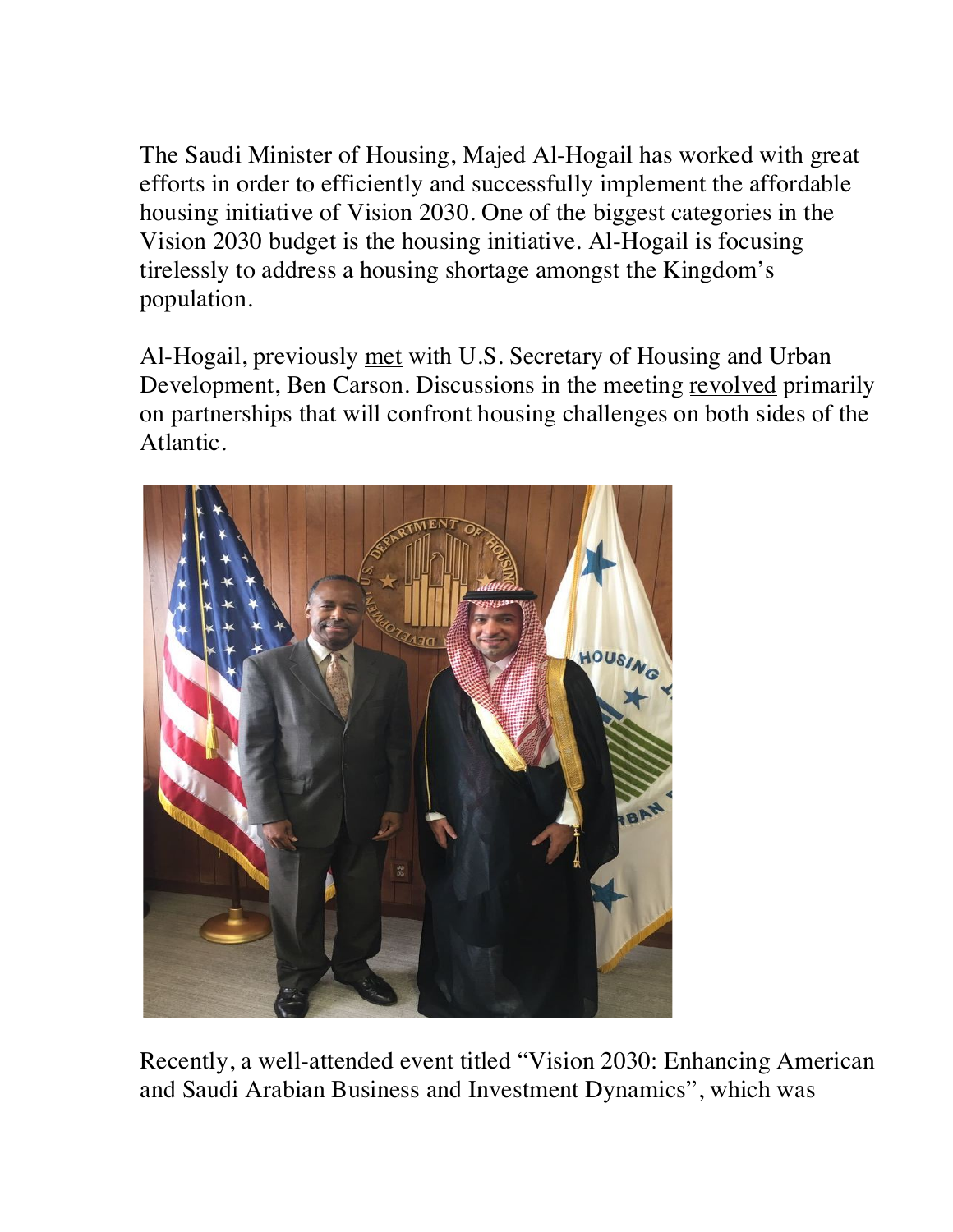sponsored by the Saudi Arabian Public Relation Affairs Committee, provided an informative platform for many including the audience to ask questions about Saudi Arabia, Vision 2030, and the significant business, investment and corporate ties that exist between the Kingdom and the United States.

The speakers shed light on several issues including emphasizing "the favorable treatment that the Kingdom has afforded to the United States for decades as well as the similarities between the American and Saudi Arabian housing markets."

According to the briefing of the event summarizing some of the speakers' points "The Saudi Arabian government has formulated reforms to mortgage laws – including plans to increase accessibility to loans for down payments on homes and property – and has proposed a 2.5 percent tax on undeveloped land, which the Kingdom hopes will temper concerns surrounding the housing market. These and other reforms have been proposed by Majed bin Abdullah bin Hamad Al-Hogail, the Saudi Arabian Minister of Housing." One of the speakers characterized vision 2030 in three words: Transparency, accountability, efficiency. Accordingly, "All three goals aim to build off the prior two decades of transformation in Saudi Arabian political culture, which have their own achievements to tout, not least among them the Majlis ash-Shura and King Abdulaziz Center for National Dialogue. The Shura Council has expanded in recent years from 60 members to 150, with women joining in 2013 and occupying 30 seats. This body has done well to influence government policies and hold ministries to account, and its role has increased steadily since its inception, particularly in the wake of the increased Saudi Arabian social media footprint, which has only magnified public calls for reform. In a parallel fashion, the King Abdulaziz Center has created a forum for Saudi Arabians from around the world to discuss matters of education, housing, healthcare, and other items of public concern.The Kingdom represents 40 percent of all Gulf construction activity, and will continue to constitute a significant share as it works to expand its light rail, heavy rail, and air travel grids."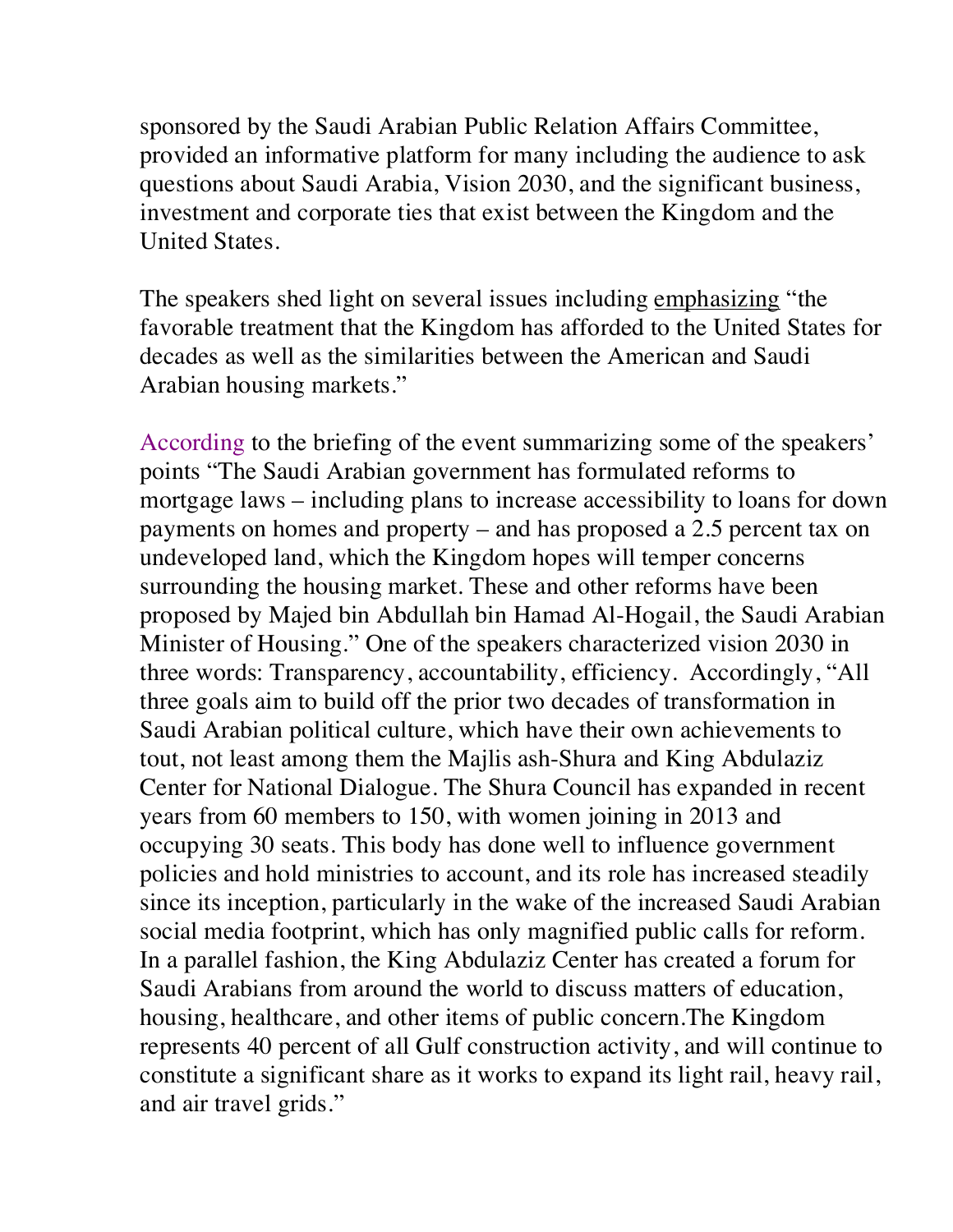The Saudi Minister of Housing, Majed Al-Hogail, has also been working tirelessly to implement the Housing policy of vision 2030 through partnership with the US which would includes an enhanced exchange of experiences, information and knowledge related to housing and its management, developing and exchanging modern technologies in construction and related industries, and encouraging companies in both countries to participate in the housing projects provided by each party. In fact, a source within Saudi circles of influence, who spoke on condition of anonymity, asserted that U.S.-Saudi housing partnerships will be worth up to \$100 billion. Even if half of that amount was injected into the U.S. economy, that would still amount to over 550,000 jobs.

Al-Hogail previously expressed hope that "such partnerships contribute to benefiting from the experiences and success of some countries in the housing sector, and then using that knowledge to implement what is appropriate to the local environment". He pointed out that the ministry is keen on seeking partnerships with countries that have a proven and successful track record in the housing sector.

Salman Al Ansari, President of The *Saudi American Public Relation Affairs Committee (SAPRAC), pointed out* "It is clear that Crown Prince Mohammad Bin Salman considers the U.S. as the main partner in helping to achieve Saudi Arabia's Vision 2030".

In a statement to the press, Al-Hogail also revealed that the Saudi Ministry of Housing has already started seeking partnerships with other countries, such as China and South Korea, with the aim of providing thousands of residential units across various regions of the Kingdom.

Lastly, Al-Hogail underlined the importance of collaborating with the private sector in order to foster competition amongst real estate developers. He believes that such competition will encourage the provision of housing units at the highest quality standards, consequently taking